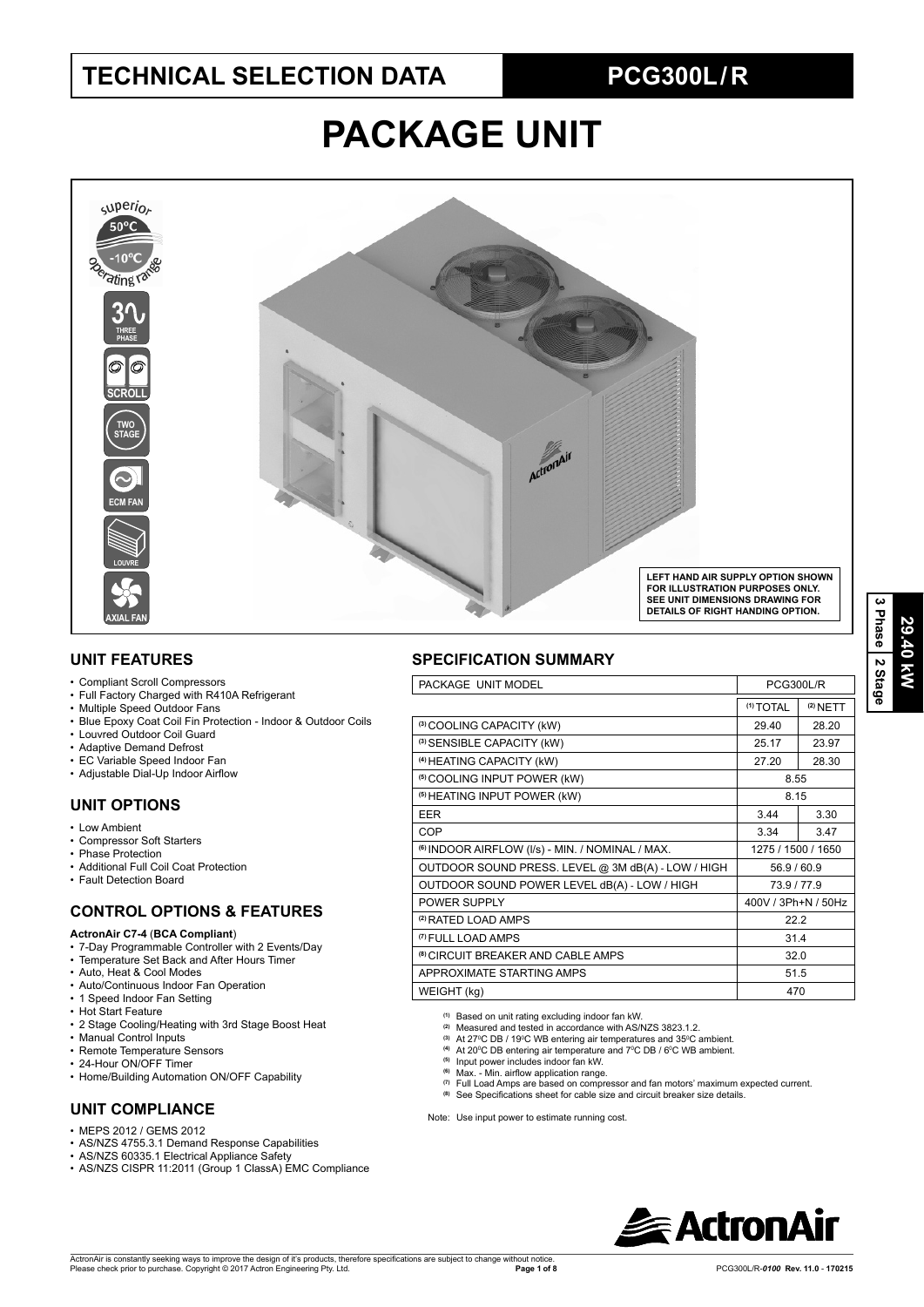# **CAPACITY SELECTION DATA PCG300L / R**

**COOLING PERFORMANCE**

| <u>UUULINU FERFURMANUE</u> |                 |                 |       |       |       |       |       |                                         |       |       |       |       |       |
|----------------------------|-----------------|-----------------|-------|-------|-------|-------|-------|-----------------------------------------|-------|-------|-------|-------|-------|
| <b>AIR ENTERING</b>        |                 | <b>TOTAL</b>    |       |       |       |       |       | <b>TOTAL SENSIBLE CAPACITY - KW</b>     |       |       |       |       |       |
| <b>OUTDOOR</b>             | <b>INDOOR</b>   | <b>CAPACITY</b> |       |       |       |       |       | AT DB TEMPERATURE ONTO INDOOR COIL - °C |       |       |       |       |       |
| DB-°C                      | $WB - C$        | kW              | 20    | 21    | 22    | 23    | 24    | 25                                      | 26    | 27    | 28    | 29    | 30    |
|                            | 16              | 29.78           | 20.06 | 21.79 | 23.24 | 24.89 | 26.46 | 28.01                                   | 29.34 |       |       |       |       |
|                            | 17              | 30.45           | 18.29 | 20.02 | 21.77 | 23.20 | 24.87 | 26.50                                   | 28.02 | 29.48 | 30.70 |       |       |
| 25                         | 18              | 31.30           | 16.50 | 18.23 | 19.96 | 21.70 | 23.43 | 24.83                                   | 26.44 | 28.02 | 29.49 | 30.91 |       |
|                            | 19              | 32.19           | 14.65 | 16.43 | 18.19 | 19.92 | 21.62 | 23.33                                   | 24.74 | 26.39 | 27.99 | 29.52 | 30.95 |
|                            | $\overline{20}$ | 33.05           | 12.82 | 14.60 | 16.34 | 18.12 | 19.83 | 21.56                                   | 23.25 | 24.68 | 26.34 | 27.94 | 29.52 |
|                            | $\overline{21}$ | 33.96           |       | 12.73 | 14.51 | 16.30 | 18.03 | 19.76                                   | 21.48 | 23.21 | 24.59 | 26.29 | 27.91 |
|                            | $\overline{22}$ | 34.98           |       |       | 12.66 | 14.42 | 16.20 | 17.94                                   | 19.69 | 21.40 | 23.11 | 24.83 | 26.18 |
|                            | 16              | 28.77           | 19.49 | 21.20 | 22.65 | 24.29 | 25.88 | 27.36                                   | 28.55 |       |       |       |       |
|                            | 17              | 29.30           | 17.73 | 19.44 | 21.16 | 22.63 | 24.28 | 25.89                                   | 27.42 | 28.82 |       |       |       |
|                            | $\overline{18}$ | 30.03           | 15.91 | 17.66 | 19.39 | 21.11 | 22.55 | 24.22                                   | 25.85 | 27.42 | 28.87 | 30.16 |       |
| 30                         | 19              | 30.87           | 14.10 | 15.87 | 17.61 | 19.35 | 21.06 | 22.76                                   | 24.16 | 25.81 | 27.41 | 28.92 | 30.30 |
|                            | 20              | 31.72           | 12.26 | 14.03 | 15.80 | 17.57 | 19.29 | 21.01                                   | 22.69 | 24.14 | 25.76 | 27.37 | 28.92 |
|                            | 21              | 32.58           |       | 12.18 | 13.97 | 15.73 | 17.47 | 19.20                                   | 20.95 | 22.63 | 24.06 | 25.71 | 27.30 |
|                            | $\overline{22}$ | 33.55           |       |       | 12.11 | 13.89 | 15.66 | 17.41                                   | 19.15 | 20.85 | 22.55 | 23.97 | 25.63 |
|                            | 16              | 27.64           | 18.83 | 20.56 | 22.00 | 23.64 | 25.16 | 26.63                                   |       |       |       |       |       |
|                            | 17              | 27.86           | 17.09 | 18.80 | 20.52 | 21.98 | 23.60 | 25.21                                   | 26.70 | 27.90 |       |       |       |
|                            | $\overline{18}$ | 28.61           | 15.28 | 17.02 | 18.76 | 20.48 | 21.93 | 23.57                                   | 25.19 | 26.72 | 28.13 |       |       |
| 35                         | 19              | 29.40           | 13.49 | 15.23 | 16.99 | 18.71 | 20.44 | 21.86                                   | 23.54 | 25.17 | 26.73 | 28.21 | 29.46 |
|                            | 20              | 30.19           | 11.64 | 13.42 | 15.19 | 16.93 | 18.66 | 20.37                                   | 22.07 | 23.49 | 25.10 | 26.70 | 28.22 |
|                            | 21              | 31.01           |       | 11.57 | 13.35 | 15.12 | 16.85 | 18.58                                   | 20.29 | 22.02 | 23.40 | 25.07 | 26.65 |
|                            | $\overline{22}$ | 31.92           |       |       | 11.50 | 13.29 | 15.03 | 16.78                                   | 18.50 | 20.23 | 21.93 | 23.35 | 24.98 |
|                            | 16              | 26.37           | 18.14 | 19.61 | 21.26 | 22.89 | 24.39 | 25.65                                   |       |       |       |       |       |
|                            | 17              | 26.39           | 16.38 | 18.09 | 19.80 | 21.24 | 22.87 | 24.43                                   | 25.88 |       |       |       |       |
|                            | $\overline{18}$ | 27.04           | 14.60 | 16.33 | 18.07 | 19.79 | 21.19 | 22.85                                   | 24.44 | 25.95 | 27.23 |       |       |
| 40                         | 19              | 27.75           | 12.77 | 14.53 | 16.28 | 18.01 | 19.72 | 21.17                                   | 22.80 | 24.42 | 25.97 | 27.36 |       |
|                            | $\overline{20}$ | 28.44           | 10.94 | 12.71 | 14.50 | 16.22 | 17.96 | 19.67                                   | 21.12 | 22.76 | 24.36 | 25.95 | 27.44 |
|                            | 21              | 29.25           |       | 10.89 | 12.66 | 14.41 | 16.15 | 17.89                                   | 19.59 | 21.31 | 22.72 | 24.33 | 25.91 |
|                            | 22              | 30.12           |       |       | 10.80 | 12.59 | 14.37 | 16.10                                   | 17.83 | 19.54 | 21.24 | 22.65 | 24.27 |
|                            | 16              | 24.94           | 17.37 | 18.86 | 20.47 | 22.08 | 23.48 |                                         |       |       |       |       |       |
|                            | $\overline{17}$ | 24.96           | 15.63 | 17.34 | 18.83 | 20.44 | 22.07 | 23.55                                   | 24.68 |       |       |       |       |
|                            | 18              | 25.31           | 13.84 | 15.60 | 17.31 | 18.80 | 20.43 | 22.06                                   | 23.62 | 25.00 |       |       |       |
| 45                         | 19              | 25.99           | 12.06 | 13.81 | 15.54 | 17.27 | 18.97 | 20.41                                   | 22.04 | 23.62 | 25.08 |       |       |
|                            | 20              | 26.63           | 10.23 | 11.99 | 13.76 | 15.50 | 17.22 | 18.93                                   | 20.38 | 21.98 | 23.58 | 25.13 | 26.49 |
|                            | $\overline{21}$ | 27.42           |       | 10.16 | 11.94 | 13.70 | 15.45 | 17.16                                   | 18.89 | 20.33 | 21.95 | 23.54 | 25.14 |
|                            | $\overline{22}$ | 28.20           |       |       | 10.10 | 11.90 | 13.63 | 15.39                                   | 17.12 | 18.82 | 20.27 | 21.92 | 23.53 |
|                            | 16              | 23.40           | 16.54 | 18.02 | 19.62 | 21.17 | 22.43 |                                         |       |       |       |       |       |
|                            | 17              | 23.41           | 14.83 | 16.54 | 18.01 | 19.62 | 21.19 | 22.57                                   |       |       |       |       |       |
| 50                         | 18              | 23.42           | 13.05 | 14.78 | 16.50 | 17.98 | 19.59 | 21.19                                   | 22.67 | 23.95 |       |       |       |
|                            | 19              | 24.09           | 11.27 | 13.01 | 14.74 | 16.47 | 17.95 | 19.58                                   | 21.19 | 22.73 | 24.04 |       |       |
|                            | $\overline{20}$ | 24.63           | 9.45  | 11.22 | 12.97 | 14.71 | 16.42 | 18.11                                   | 19.54 | 21.14 | 22.71 | 24.15 | 25.43 |
|                            | $\overline{21}$ | 25.35           |       | 9.41  | 11.17 | 12.92 | 14.65 | 16.37                                   | 18.05 | 19.51 | 21.12 | 22.69 | 24.22 |
|                            | $\overline{22}$ | 26.06           |       |       | 9.35  | 11.10 | 12.85 | 14.60                                   | 16.32 | 18.01 | 19.48 | 21.06 | 22.67 |

#### **HEATING PERFORMANCE**

**29.40 kW 3 Phase 2 Stage**

29.40 kW<br>3 Phase 2 Stage

| <b>WB TEMP</b><br>ON OD | <b>HEATING CAPACITY - kW</b><br>AT DB ENTERING INDOOR - °C |       |       |       |       |       |       |       |       |       |  |  |  |
|-------------------------|------------------------------------------------------------|-------|-------|-------|-------|-------|-------|-------|-------|-------|--|--|--|
| COIL- ºC                |                                                            | 16    |       | 18    | 20    |       |       | 22    | 24    |       |  |  |  |
|                         | ΤН                                                         | IH.   | ΤН    | IH.   | ΤН    | IΗ    | ΤН    | ١Н    | TН    | IΗ    |  |  |  |
| $-10$                   | 17.86                                                      | 17.15 | 17.76 | 17.05 | 17.65 | 16.95 | 17.53 | 16.83 | 17.42 | 16.72 |  |  |  |
| -8                      | 18.91                                                      | 17.97 | 18.79 | 17.85 | 18.67 | 17.73 | 18.53 | 17.60 | 18.46 | 17.53 |  |  |  |
| -6                      | 19.95                                                      | 18.75 | 19.87 | 18.68 | 19.75 | 18.57 | 19.63 | 18.45 | 19.49 | 18.32 |  |  |  |
| $-4$                    | 21.17                                                      | 19.48 | 21.03 | 19.35 | 20.90 | 19.23 | 20.75 | 19.09 | 20.60 | 18.95 |  |  |  |
| $-2$                    | 22.39                                                      | 19.93 | 22.24 | 19.80 | 22.08 | 19.65 | 21.91 | 19.50 | 21.75 | 19.36 |  |  |  |
| 0                       | 23.70                                                      | 20.85 | 23.52 | 20.70 | 23.35 | 20.55 | 23.17 | 20.39 | 22.98 | 20.22 |  |  |  |
| 2                       | 24.94                                                      | 22.70 | 24.75 | 22.52 | 24.56 | 22.35 | 24.35 | 22.16 | 24.15 | 21.98 |  |  |  |
| 4                       | 26.27                                                      | 26.27 | 26.07 | 26.07 | 25.84 | 25.84 | 25.62 | 25.62 | 25.40 | 25.40 |  |  |  |
| 6                       | 27.67                                                      | 27.67 | 27.43 | 27.43 | 27.20 | 27.20 | 26.95 | 26.95 | 26.71 | 26.71 |  |  |  |
| 8                       | 29.15                                                      | 29.15 | 28.89 | 28.89 | 28.70 | 28.70 | 28.45 | 28.45 | 28.17 | 28.17 |  |  |  |
| 10                      | 30.80                                                      | 30.80 | 30.52 | 30.52 | 30.23 | 30.23 | 29.94 | 29.94 | 29.65 | 29.65 |  |  |  |
| 12                      | 32.44                                                      | 32.44 | 32.12 | 32.12 | 31.81 | 31.81 | 31.49 | 31.49 | 31.18 | 31.18 |  |  |  |
| 14                      | 34.13                                                      | 34.13 | 33.80 | 33.80 | 33.45 | 33.45 | 33.11 | 33.11 | 32.77 | 32.77 |  |  |  |
| 16                      | 35.90                                                      | 35.90 | 35.53 | 35.53 | 35.16 | 35.16 | 34.79 | 34.79 | 34.42 | 34.42 |  |  |  |
| 18                      | 37.73                                                      | 37.73 | 37.33 | 37.33 | 36.92 | 36.92 | 36.52 | 36.52 | 36.13 | 36.13 |  |  |  |

**TH -** Total Heating Capacity (kW).

 **IH -** Integrated Heating Capacity (kW) Includes defrost losses.

#### **AIRFLOW CORRECTION MULTIPLIER**

| % VARIATION                    | $-15%$ | $-10%$ | $-5%$ | <b>NOMINAL</b> | $+5%$ | $+10%$ |
|--------------------------------|--------|--------|-------|----------------|-------|--------|
| <b>INDOOR AIRFLOW</b><br>(1/s) | 1275   | 1350   | 1425  | 1500           | 1575  | 1650   |
| <b>TOTAL COOLING</b>           | 0.972  | 0.982  | 0.991 | 1.00           | 1.008 | 1.014  |
| SENSIBLE COOLING               | 0.919  | 0.947  | 0.973 | 1.00           | 1.027 | 1.053  |
| <b>HEATING FACTOR</b>          | 0.991  | 0.994  | 0.997 | 1.00           | 1.002 | 1.004  |
|                                |        |        |       |                |       |        |

#### **NOTES:**

1. No allowance has been made for the effect of indoor fan motor.<br>2. Selection tables are based on nominal airflows.

Correction factors must be applied for selection away from these conditions.

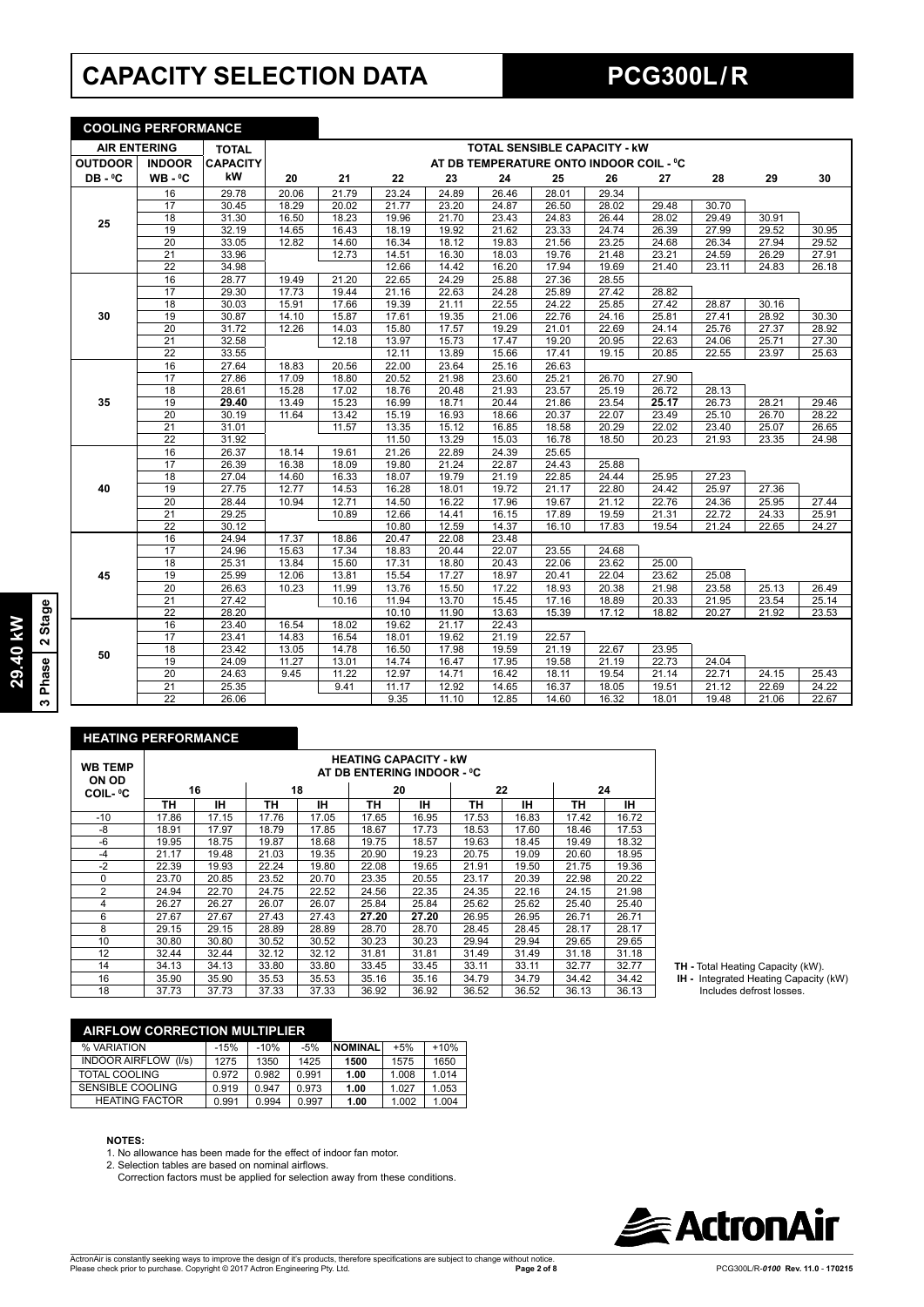# **INDOOR FAN DATA / FAN CURVE PCG300L / R**

|                |                        | <b>EXTERNAL STATIC PRESSURE (Pa)</b> |       |      |       |      |       |      |       |      |                |   |  |
|----------------|------------------------|--------------------------------------|-------|------|-------|------|-------|------|-------|------|----------------|---|--|
| <b>AIRFLOW</b> | 50<br>100              |                                      |       |      | 150   |      | 200   |      | 250   |      | 300            |   |  |
| (I/s)          | % PWM                  | W                                    | % PWM | W    | % PWM | w    | % PWM | W    | % PWM | w    | % PWM          | W |  |
| 1275           | ---                    | ---                                  | ---   | ---  | 53    | 801  | 57    | 924  | 62    | 1093 |                |   |  |
| 1300           | ---                    | ---                                  | ---   | ---  | 54    | 810  | 58    | 947  | 63    | 1112 |                |   |  |
| 1350           | $\qquad \qquad \cdots$ | ---                                  | 52    | 741  | 57    | 870  | 61    | 1012 | 66    | 1178 |                |   |  |
| 1400           | 51                     | 677                                  | 55    | 776  | 60    | 922  | 64    | 1070 | 69    | 1245 |                |   |  |
| 1450           | 54                     | 709                                  | 58    | 838  | 63    | 989  | 67    | 1141 | 73    | 1312 | MOTOR / BLOWER |   |  |
| 1500           | 57                     | 762                                  | 61    | 902  | 66    | 1052 | 70    | 1214 | 76    | 1380 | LIMIT          |   |  |
| 1550           | 60                     | 838                                  | 65    | 972  | 69    | 1132 | 74    | 1298 | 80    | 1458 |                |   |  |
| 1600           | 64                     | 899                                  | 68    | 1042 | 73    | 1211 | 78    | 1375 | 84    | 1528 |                |   |  |
| 1650           | 67                     | 979                                  | 72    | 1132 | 77    | 1300 | 82    | 1458 | 88    | 1676 |                |   |  |

#### **NOTES:**

**W** = Indoor Fan Power, Watts

**PWM** = Pulse Width Modulation Setting, % PWM

(Adjustable through CPI3-1 Board located in electrical panel).

 Factory PWM Setting = 61 % PWM for 100 Pa. - Data in the box indicates Factory Default Setting.





**3 Phase29.40 kW 29.40 kW 2 Stage**



**Nominal Airfl ow = 1500 l/s**

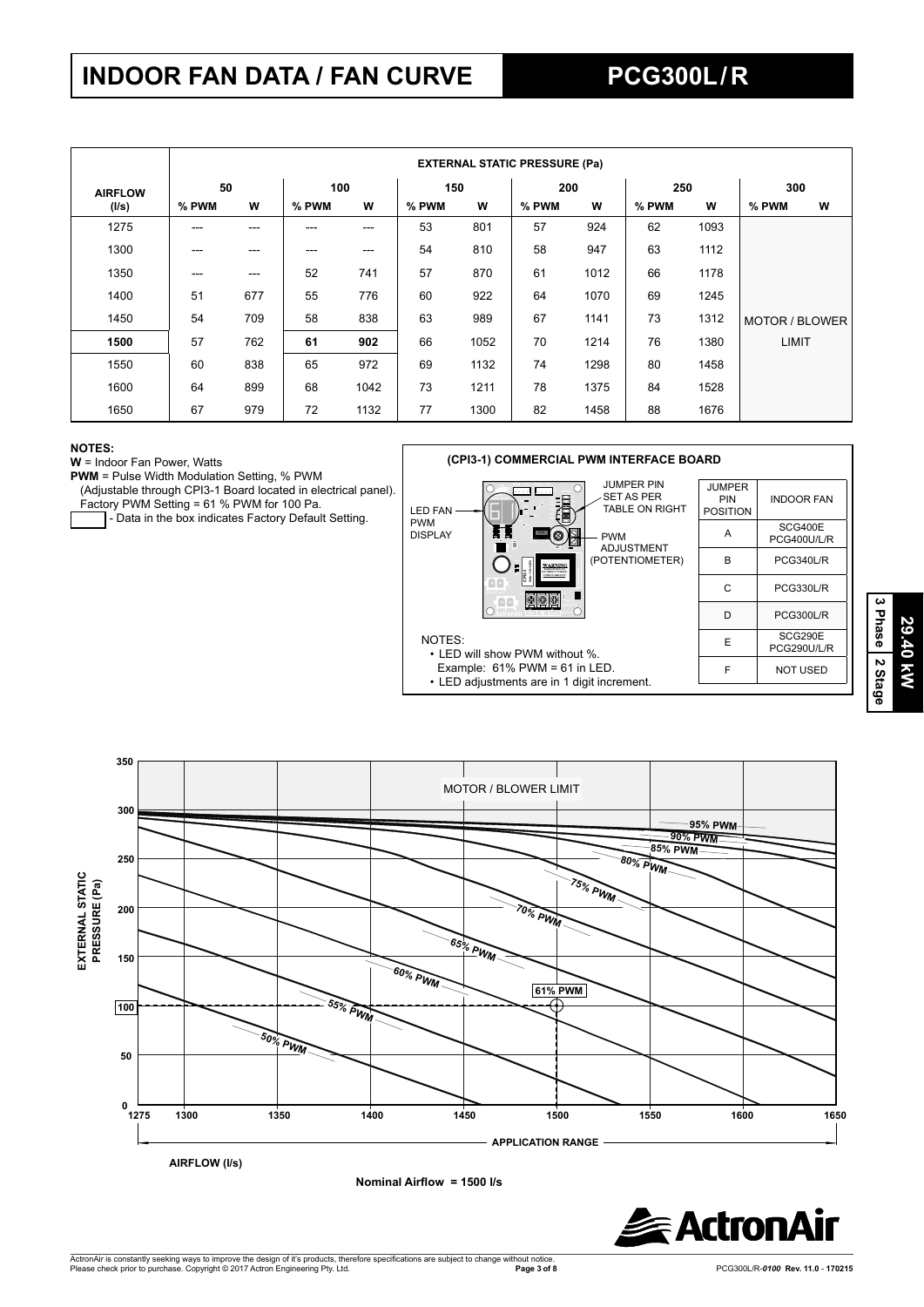## **UNIT DIMENSIONS PCG300L**

**Report AT A PACKAGE UNIT - WITH LEFT HAND AIR SUPPLY OPTION** 



**FRONT VIEW**

| UNIT MODEL NUMBER | <b>UNIT</b><br><b>WEIGHT</b><br>(kg) |       | <b>CORNER WEIGHTS (kg)</b> |      |           |      |      |  |  |  |
|-------------------|--------------------------------------|-------|----------------------------|------|-----------|------|------|--|--|--|
|                   |                                      | LF    | RF                         | LR   | <b>RR</b> | LM   | RM   |  |  |  |
| <b>PCG300L</b>    | 470                                  | 142.9 | 150.9                      | 44.9 | 41.5      | 44.9 | 44.9 |  |  |  |

### **MINIMUM SERVICE ACCESS CLEARANCES & AIRFLOW SPACE ALLOWANCES**



**PLEASE NOTE THAT UNDER ALL CIRCUMSTANCES, CONDENSER AIR MUST NOT RECIRCULATE BACK ONTO CONDENSER COIL. KEEP ALL CLEARANCES FREE OF ANY OBSTRUCTIONS**

| <b>STACKING OF UNITS</b>                             |                                         |  |  |  |  |  |  |  |
|------------------------------------------------------|-----------------------------------------|--|--|--|--|--|--|--|
| ONE IN FRONT OF THE OTHER<br>(DISTANCE BET. LF & RF) | SIDE BY SIDE<br>(DISTANCE BET. LF & LR) |  |  |  |  |  |  |  |
| 1000 mm                                              | $1000$ mm                               |  |  |  |  |  |  |  |



ActronAir is constantly seeking ways to improve the design of it's products, therefore specifications are subject to change without notice.<br>Please check prior to purchase. Copyright © 2017 Actron Engineering Pty. Ltd.

**Page 4 of 8** PCG300L/R-*0100* **Rev. 11.0** - **170215**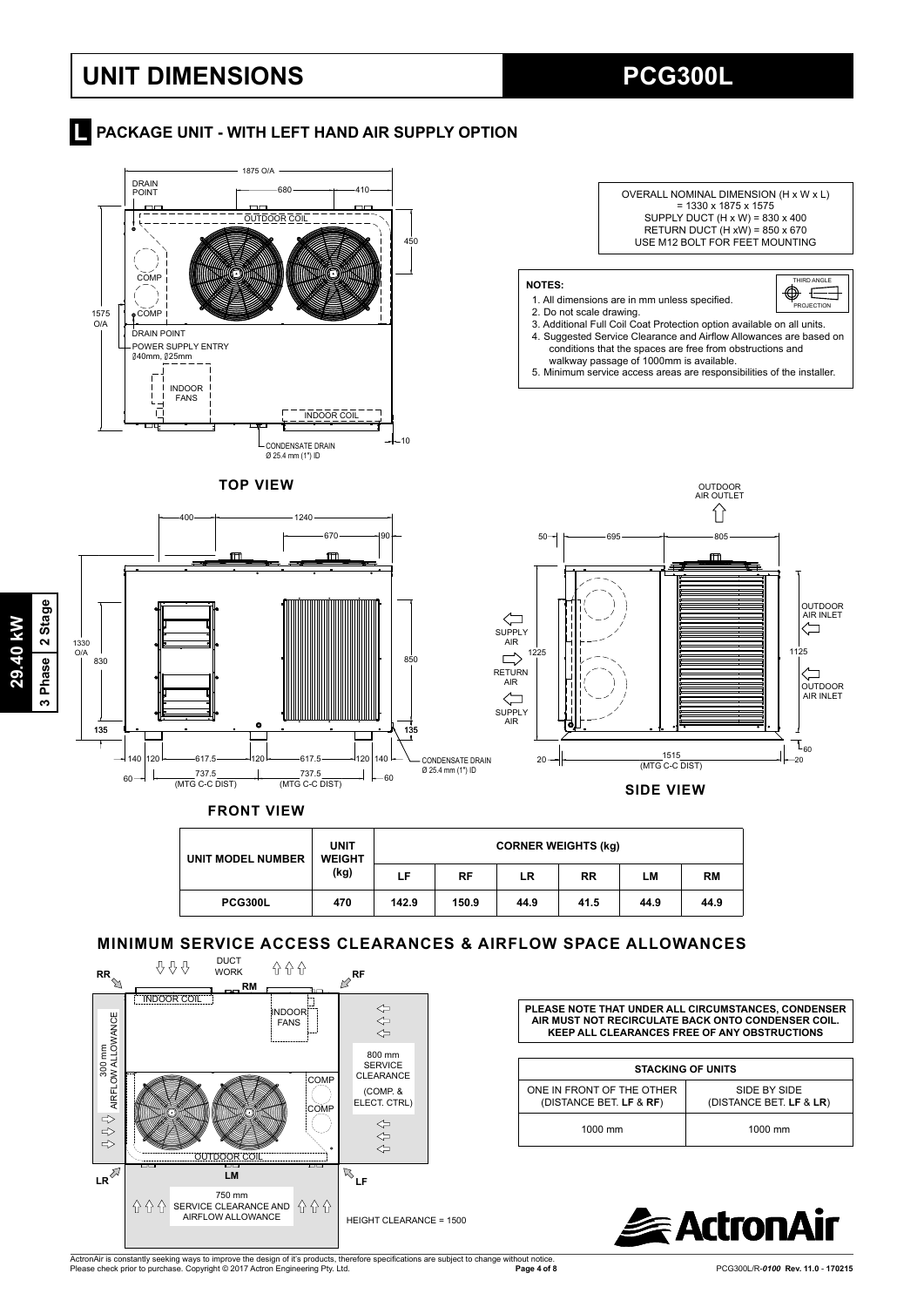## **UNIT DIMENSIONS PCG300R**

1330  $\frac{1331}{0}$ 

135

850

### **R** PACKAGE UNIT - WITH RIGHT HAND AIR SUPPLY OPTION



SUPPLY AIR

 $\Rightarrow$ 

1225

RETURN AIR SUPPLY AIR

 $\Leftrightarrow$ 



#### **MINIMUM SERVICE ACCESS CLEARANCES & AIRFLOW SPACE ALLOWANCES**

135

830



140 120 <del>- 6</del>17.5 - 120 <del>- 617.5 120 120 1</del>120 140 <sup>60</sup> <sup>60</sup> 737.5 737.5 (MTG C-C DIST)

**FRONT VIEW**

 $\frac{737.5}{(MTG C-C DIST)}$ 

**PLEASE NOTE THAT UNDER ALL CIRCUMSTANCES, CONDENSER AIR MUST NOT RECIRCULATE BACK ONTO CONDENSER COIL. KEEP ALL CLEARANCES FREE OF ANY OBSTRUCTIONS**

20 20 1515 (MTG C-C DIST)

**SIDE VIEW**

| <b>STACKING OF UNITS</b>                             |                                         |  |  |  |  |  |  |  |
|------------------------------------------------------|-----------------------------------------|--|--|--|--|--|--|--|
| ONE IN FRONT OF THE OTHER<br>(DISTANCE BET. LF & RF) | SIDE BY SIDE<br>(DISTANCE BET. LF & LR) |  |  |  |  |  |  |  |
| 1000 mm                                              | 1000 mm                                 |  |  |  |  |  |  |  |



ActronAir is constantly seeking ways to improve the design of it's products, therefore specifications are subject to change without notice.<br>Please check prior to purchase. Copyright © 2017 Actron Engineering Pty. Ltd.

1125

 $\mathcal{L}_{60}$ 

OUTDOOR AIR INLET

 $\Leftrightarrow$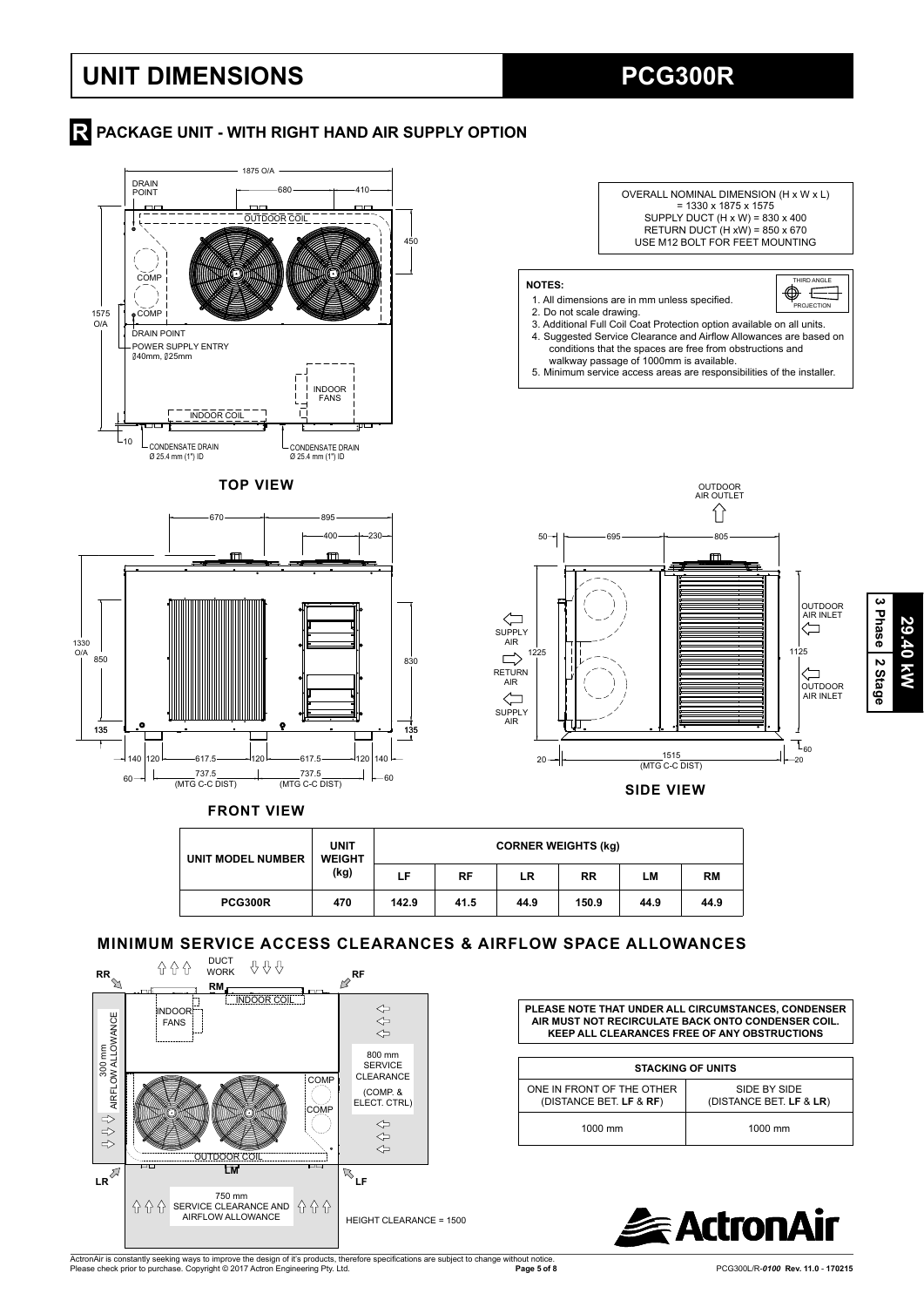## **Outdoor Radiated**

## **Sound Power**

| Level (SWL) |  |
|-------------|--|
|-------------|--|

| Fan Speed | Sound Power Level<br>dB(A) | Octave Band Centre Frequency (Hz), dB |      |      |      |      |      |      |  |  |
|-----------|----------------------------|---------------------------------------|------|------|------|------|------|------|--|--|
|           |                            | 125                                   | 250  | 500  | 1k   | 2k   | 4k   | 8k   |  |  |
| ∟ow       | 73.9                       | 72.6                                  | 72.0 | 70.7 | 69.6 | 65.4 | 62.2 | 59.8 |  |  |
| High      | 77.9                       | 76.3                                  | 76.1 | 74.5 | 73.7 | 69.4 | 66.1 | 63.9 |  |  |

### **Indoor Outlet**

### **Sound Power**

**Level (SWL)**

| Airflow Setting | Airflow<br>Li/s | Sound<br>Power Level<br>dB(A) |      | Octave Band Centre Frequency (Hz), dB |      |                |      |      |      |  |  |  |  |
|-----------------|-----------------|-------------------------------|------|---------------------------------------|------|----------------|------|------|------|--|--|--|--|
|                 |                 |                               | 125  | 250                                   | 500  | 1 <sub>k</sub> | 2k   | 4k   | 8k   |  |  |  |  |
| Nominal         | 1500            | 76.1                          | 74.0 | 71.1                                  | 72.3 | 71.5           | 68.7 | 66.3 | 60.1 |  |  |  |  |

### **OUTDOOR RADIATED INDOOR OUTLET**





### **NOTES:**

- 1. Radiated sound power levels are based on ISO 3743-2.
- 2. Outlet sound power levels are based on ISO 13347-2.

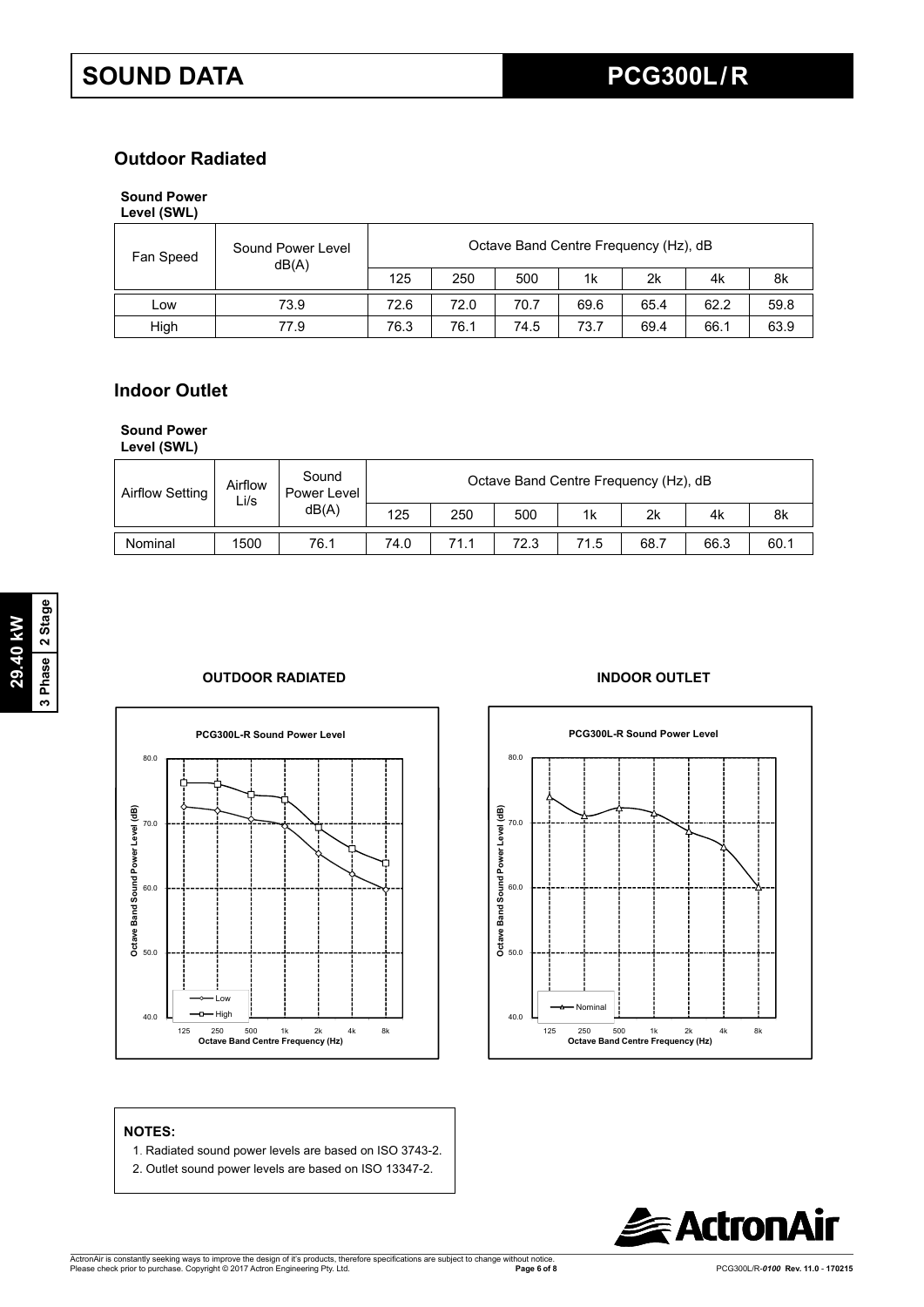## **SPECIFICATIONS PCG300L / R**

| <b>CONSTRUCTION</b>                                                                                                                                                                          |                                         |                                                | <b>COMPRESSOR</b>                                           |              |  |                                                                                      |                                                                                              |  |
|----------------------------------------------------------------------------------------------------------------------------------------------------------------------------------------------|-----------------------------------------|------------------------------------------------|-------------------------------------------------------------|--------------|--|--------------------------------------------------------------------------------------|----------------------------------------------------------------------------------------------|--|
| <b>CABINET BASE</b>                                                                                                                                                                          | 1.6 mm Galvanized Steel                 |                                                | NUMBER PER UNIT x TYPE                                      |              |  | 2 x Scroll (Hermetic)                                                                |                                                                                              |  |
| <b>CABINET TOP AND SIDES</b>                                                                                                                                                                 | 0.9 - 1.2 mm ZA & Galv. Steel           |                                                | <b>FULL LOAD AMPS</b>                                       |              |  | 17.20                                                                                |                                                                                              |  |
|                                                                                                                                                                                              | 65 microns                              |                                                | <b>LOCKED ROTOR AMPS</b>                                    |              |  | 51.5                                                                                 |                                                                                              |  |
| <b>SURFACE FINISH</b>                                                                                                                                                                        | <b>Baked Polyester Powder Coat</b>      |                                                | <b>STARTING METHOD</b>                                      |              |  |                                                                                      | D.O.L. (optional soft starter)                                                               |  |
| <b>INSULATION</b>                                                                                                                                                                            |                                         |                                                | <b>REFRIGERATION SYSTEM</b>                                 |              |  |                                                                                      |                                                                                              |  |
|                                                                                                                                                                                              | 10 mm Foil Faced Polyethylene           |                                                | <b>REFRIGERANT TYPE</b>                                     |              |  | R-410A                                                                               |                                                                                              |  |
| <b>TYPE</b>                                                                                                                                                                                  | 20 mm Expanded Polystyrene              |                                                | <b>EXPANSION CONTROL</b>                                    |              |  | <b>Direct Expansion Orifice</b>                                                      |                                                                                              |  |
| <b>SOUND LEVEL * dB(A)</b>                                                                                                                                                                   |                                         |                                                | FACTORY CHARGE (grams)                                      |              |  |                                                                                      | 4,525 per stage (per compressor)                                                             |  |
| SOUND PRESS. - Low / High                                                                                                                                                                    | 56.9 / 60.9 @ 3m Distance               |                                                | <b>FILTER DRIER</b>                                         |              |  |                                                                                      |                                                                                              |  |
| SOUND POWER LEVEL - Low / High                                                                                                                                                               | 73.9 / 77.9                             |                                                | <b>CONNECTION SIZE &amp; TYPE</b>                           |              |  |                                                                                      | 9.52 mm (3/8") ODF Soldered Bi-Flow                                                          |  |
| Sound data are based on outdoor fan's manufacturer sound level data.                                                                                                                         |                                         |                                                | <b>FACTORY SUPPLIED / FITTED</b>                            |              |  | No                                                                                   |                                                                                              |  |
| <b>ELECTRICAL</b>                                                                                                                                                                            |                                         |                                                |                                                             |              |  | See Installation Section for complete Filter Drier specifications.                   |                                                                                              |  |
| POWER SUPPLY - 50 Hz                                                                                                                                                                         | 400 Volts x 3 Phase + Neutral           |                                                |                                                             |              |  |                                                                                      |                                                                                              |  |
| VOLTAGE RANGE (min - max)                                                                                                                                                                    | 380V - 440V                             |                                                | <b>PROTECTION DEVICES</b>                                   |              |  |                                                                                      |                                                                                              |  |
| FULL LOAD AMPS * - Phase 1                                                                                                                                                                   | 31.4                                    |                                                | HIGH PRESSURE CUTOUT SWITCH                                 |              |  |                                                                                      | Nonadjustable (Automatic Reset)                                                              |  |
| FULL LOAD AMPS * - Phase 2 & 3                                                                                                                                                               | 16.8 & 17.6                             |                                                | LOW PRESSURE CUTOUT SWITCH<br><b>COMPRESSOR MOTOR TEMP.</b> |              |  | Internal Thermal Cut-Out                                                             | Nonadjustable (Automatic Reset)                                                              |  |
| <b>RATED LOAD AMPS**</b>                                                                                                                                                                     | 22.2                                    |                                                | <b>INDOOR FAN OVERLOAD</b>                                  |              |  | Internal Thermal Cut-Out                                                             |                                                                                              |  |
| APPROX. STARTING AMPS                                                                                                                                                                        | 51.5                                    |                                                | OUTDOOR FAN OVERLOAD                                        |              |  | Internal Thermal Cut-Out                                                             |                                                                                              |  |
| <b>IP RATING</b>                                                                                                                                                                             | <b>IP44</b>                             |                                                | <b>SUMP HEATER WATTS</b>                                    |              |  |                                                                                      | 2 x 30 W during Comp. Off Cycle                                                              |  |
| IMPORTANT - The local electricity authority may require limits on starting current and                                                                                                       |                                         | <b>ELECTRIC CONTROLS</b>                       |                                                             |              |  |                                                                                      |                                                                                              |  |
| voltage drop, please check prior to purchase.                                                                                                                                                |                                         |                                                |                                                             |              |  |                                                                                      |                                                                                              |  |
| * Full Load Amps are based on compressor and fan motor's maximum expected current.                                                                                                           |                                         |                                                | <b>DEFROST METHOD</b>                                       |              |  | Reverse Cycle                                                                        |                                                                                              |  |
| ** Rated Load Amps are measured and tested in accordance with AS/NZS3823.1.2.                                                                                                                |                                         | <b>DEFROST TYPE</b><br>CONTROL CIRCUIT BREAKER |                                                             |              |  | <b>Adaptive Demand Defrost</b><br>16.0 Amps                                          |                                                                                              |  |
| <b>CABLE SIZE &amp; CIRCUIT BREAKER SIZE</b><br>Suggested minimum cable size should be used as a guide only, refer to AS/NZS 3000<br>"Australian/New Zealand Wiring Rules" for more details. |                                         |                                                | <b>CONTROL FIELD WIRING</b>                                 |              |  |                                                                                      | 2 Core 14 / 0.20 Screened Cable                                                              |  |
| CABLE SIZE (MAIN LINE)                                                                                                                                                                       | 6.0mm <sup>2</sup> (SUGGESTED MINIMUM)  |                                                | <b>OPERATING RANGE</b>                                      |              |  |                                                                                      |                                                                                              |  |
| CIRCUIT BREAKER SIZE - AMPS                                                                                                                                                                  | 32.0                                    |                                                |                                                             |              |  | recommended range of operating conditions as shown below.                            | It is essential that the unit is correctly sized for the application and operates within its |  |
| <b>OUTDOOR COIL</b>                                                                                                                                                                          |                                         |                                                |                                                             |              |  | <b>INDOOR</b>                                                                        | <b>OUTDOOR</b>                                                                               |  |
|                                                                                                                                                                                              |                                         |                                                | <b>MODE</b>                                                 | <b>RANGE</b> |  | <b>AIR INTAKE</b>                                                                    | <b>AIR INTAKE</b>                                                                            |  |
| TUBE TYPE<br><b>FIN TYPE</b>                                                                                                                                                                 | Copper - Rifle Bore<br>Aluminium - Wave |                                                |                                                             |              |  | <b>TEMPERATURE</b><br><b>TEMPERATURE</b>                                             |                                                                                              |  |
| FACE AREA (m sqr)                                                                                                                                                                            | 2.51                                    | Cooling                                        |                                                             | Max.         |  | 30°C DB / 22°C WB<br>20°C DB / 16°C WB                                               | 50°C DB                                                                                      |  |
| FIN SPACING (per m)                                                                                                                                                                          | 630                                     |                                                |                                                             | Min.<br>Max. |  | 24°C DB                                                                              | $15^{\circ}$ CDB<br>19.5°C DB / 18°C WB                                                      |  |
| <b>COIL COATING</b>                                                                                                                                                                          | Blue Epoxy Coat Coil Fin Protection     | Heating                                        |                                                             | Min.         |  | 16°C DB                                                                              | $-10^{\circ}$ C WB                                                                           |  |
| ROWS                                                                                                                                                                                         | ---                                     |                                                |                                                             |              |  | IMPORTANT - For low ambient cooling use option S. Lower ambient available            |                                                                                              |  |
|                                                                                                                                                                                              |                                         |                                                |                                                             |              |  |                                                                                      | on request. Contact your nearest ActronAir office for more details.                          |  |
| <b>OUTDOOR FAN</b>                                                                                                                                                                           |                                         | Low                                            | Option S                                                    | Max.         |  | 29°C DB / 19°C WB                                                                    | $50^{\circ}$ C DB                                                                            |  |
| NUMBER OF FANS x TYPE                                                                                                                                                                        | 2 x Axial                               | Ambient                                        |                                                             | Min.         |  | 20°C DB / 15°C WB                                                                    | 5°C DB                                                                                       |  |
| NUMBER OF BLADES PER FAN                                                                                                                                                                     | 4                                       | Coolina                                        | On<br>Request                                               | Max.<br>Min. |  | 29°C DB / 19°C WB<br>20°C DB / 15°C WB                                               | 50°C DB<br>$-5^{\circ}$ CDB                                                                  |  |
| DIAMETER (mm)                                                                                                                                                                                | 560                                     |                                                |                                                             |              |  |                                                                                      |                                                                                              |  |
| <b>OUTPUT KW</b>                                                                                                                                                                             | 0.37                                    |                                                | <b>AIR FILTERS</b>                                          |              |  |                                                                                      |                                                                                              |  |
| MOTOR TYPE / DRIVE TYPE                                                                                                                                                                      | 6 Pole External Rotor / Direct Drive    |                                                |                                                             |              |  |                                                                                      | All return air including fresh air must have adequate filters supplied and fitted by the     |  |
| FAN SPEED CONTROL<br>The standard type outdoor fans fitted to this unit will accept up to 5Pa                                                                                                | 2 Speed via Capacitor                   |                                                | return air grille and the unit.-                            |              |  |                                                                                      | installing contractor. Filters must be located in accessible location between the            |  |
| of external static resistance.                                                                                                                                                               |                                         |                                                |                                                             |              |  | ActronAir <sup>®</sup> does not supply or make any provisions for return air filter. |                                                                                              |  |
| <b>INDOOR COIL</b>                                                                                                                                                                           |                                         |                                                |                                                             |              |  |                                                                                      |                                                                                              |  |
| <b>TUBE TYPE</b>                                                                                                                                                                             | Copper - Rifle Bore                     |                                                |                                                             |              |  |                                                                                      |                                                                                              |  |
| <b>FIN TYPE</b>                                                                                                                                                                              | Aluminium - Louvre                      |                                                |                                                             |              |  |                                                                                      |                                                                                              |  |
| FACE ARE (m sqr)                                                                                                                                                                             | 0.657                                   |                                                |                                                             |              |  |                                                                                      |                                                                                              |  |
| FIN SPACING (per m)                                                                                                                                                                          | 472                                     |                                                |                                                             |              |  |                                                                                      |                                                                                              |  |
| COIL COATING                                                                                                                                                                                 | Blue Epoxy Coat Coil Fin Protection     |                                                |                                                             |              |  |                                                                                      |                                                                                              |  |
| <b>ROWS</b>                                                                                                                                                                                  | ---                                     |                                                |                                                             |              |  |                                                                                      |                                                                                              |  |
| <b>INDOOR FAN</b>                                                                                                                                                                            |                                         |                                                |                                                             |              |  |                                                                                      |                                                                                              |  |
| NUMBER OF FANS x TYPE                                                                                                                                                                        | 2 x Centrifugal EC Fan                  |                                                |                                                             |              |  |                                                                                      |                                                                                              |  |
| DIAMETER / WIDTH (mm)                                                                                                                                                                        | 270 x 270                               |                                                |                                                             |              |  |                                                                                      |                                                                                              |  |
| OUTPUT kW / INPUT kW                                                                                                                                                                         | 1.12 / 1.26                             |                                                |                                                             |              |  |                                                                                      |                                                                                              |  |
| MOTOR TYPE / DRIVE TYPE                                                                                                                                                                      | Variable Speed EC Motor / Direct        |                                                |                                                             |              |  |                                                                                      |                                                                                              |  |



**3 Phase**